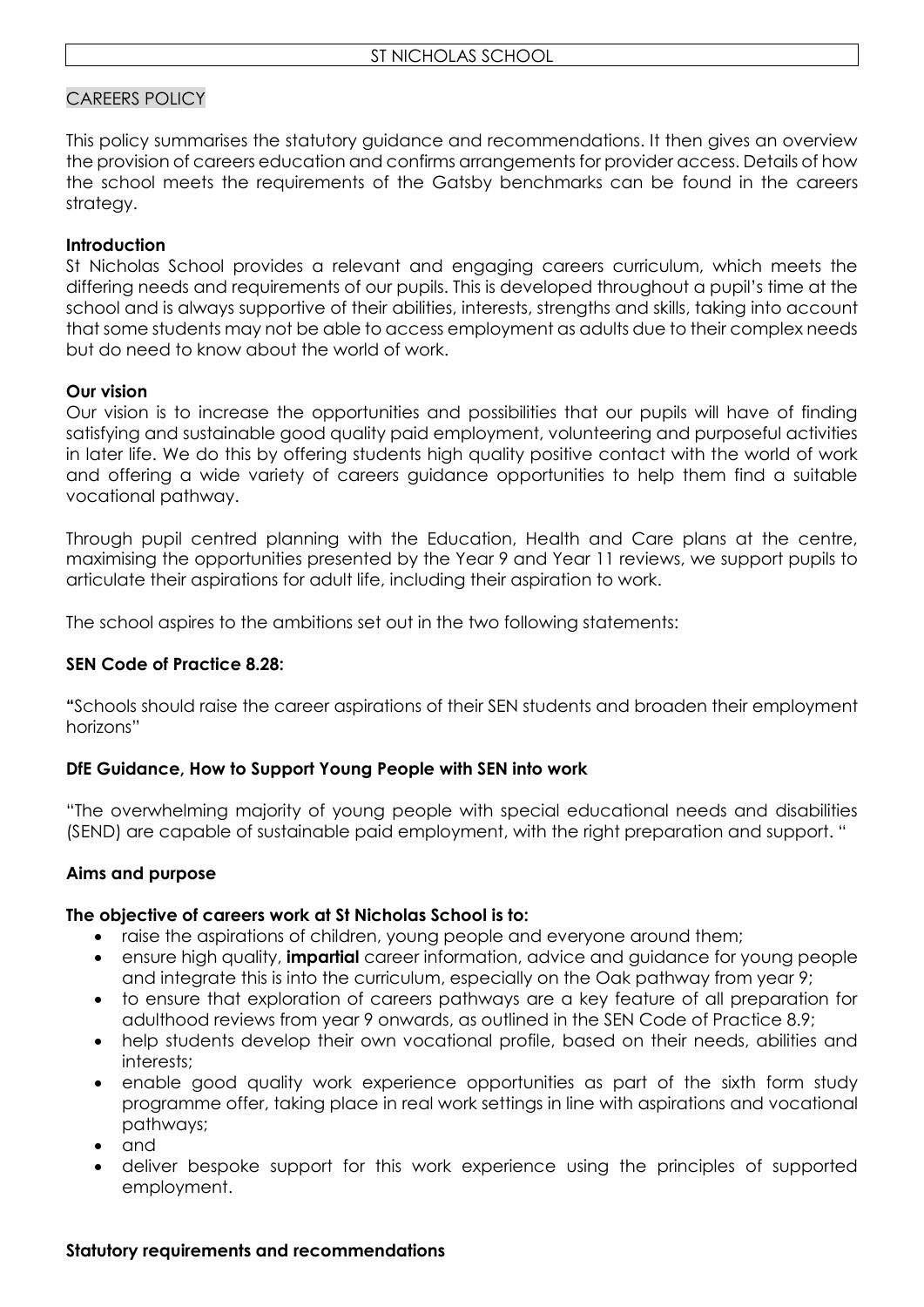The careers provision at St Nicholas is in line with the statutory guidance developed by the Department for Education, which refers to Section 42A and 45A of the Education Act 1997.

This states that all schools should provide independent careers guidance from Years 8 -13 and that this guidance should:

- be impartial
- include information on a range of pathways, including apprenticeships
- be adapted to the needs of the pupil

In addition, the school is compliant with the careers guidance that the government set out for delivery from 5 January 2018: 'Careers Guidance and Inspiration for young people in schools.' This states that all schools must give education and training providers the opportunity to talk to pupils about approved technical qualifications and apprenticeships. Further information relating to this is set out later in this document, under Provider Access.

## **Careers Provision at St Nicholas**

All pupils have access to the following:

- St Nicholas Curriculum Pathways- careers and preparing for life after St Nicholas is a fundamental aspect of our curriculum for all students.
- *The school realises that the employability qualification most recognised by employers is Duke of Edinburgh Award. All students have the opportunity to gain at least Bronze before they leave the school*. *Is this correct??*
- Visitors in to school, careers events, the Xello careers tool and offsite visits all support pupils in developing their understanding of a range of different post 16 and employment pathways.

#### **Providers Access Policy Statement**

#### **Introduction**

This policy statement sets out the school's arrangements for managing the access of providers to pupils at the school for the purpose of giving them information about the provider's education or training offer. This complies with the school's legal obligations under Section 42B of the Education Act 1997.

St Nicholas School is very pro-active in ensuring that other providers can access students and their parents to ensure they can publicise and explain their offer. Examples of this are clearly set out against the relevant Gatsby benchmarks in the Careers Strategy and Careers Action Plan.

#### **Pupil entitlement**

All pupils in years 8-13 are entitled:

- to find out about technical education qualifications and apprenticeships opportunities, as part of a careers programme which provides information on the full range of education and training options available at each transition point;
- to hear from a range of local providers about the opportunities they offer, including technical education and apprenticeships, through online events and face to face meetings when safe. These will comprise careers options events, workshops, parent twilight sessions, programme collaboration and taster events;
- to understand how to research and make applications for the full range of academic and technical courses, for example by using the Kent Choices portal run by KCC and the Cascaid Xello careers and destinations tool.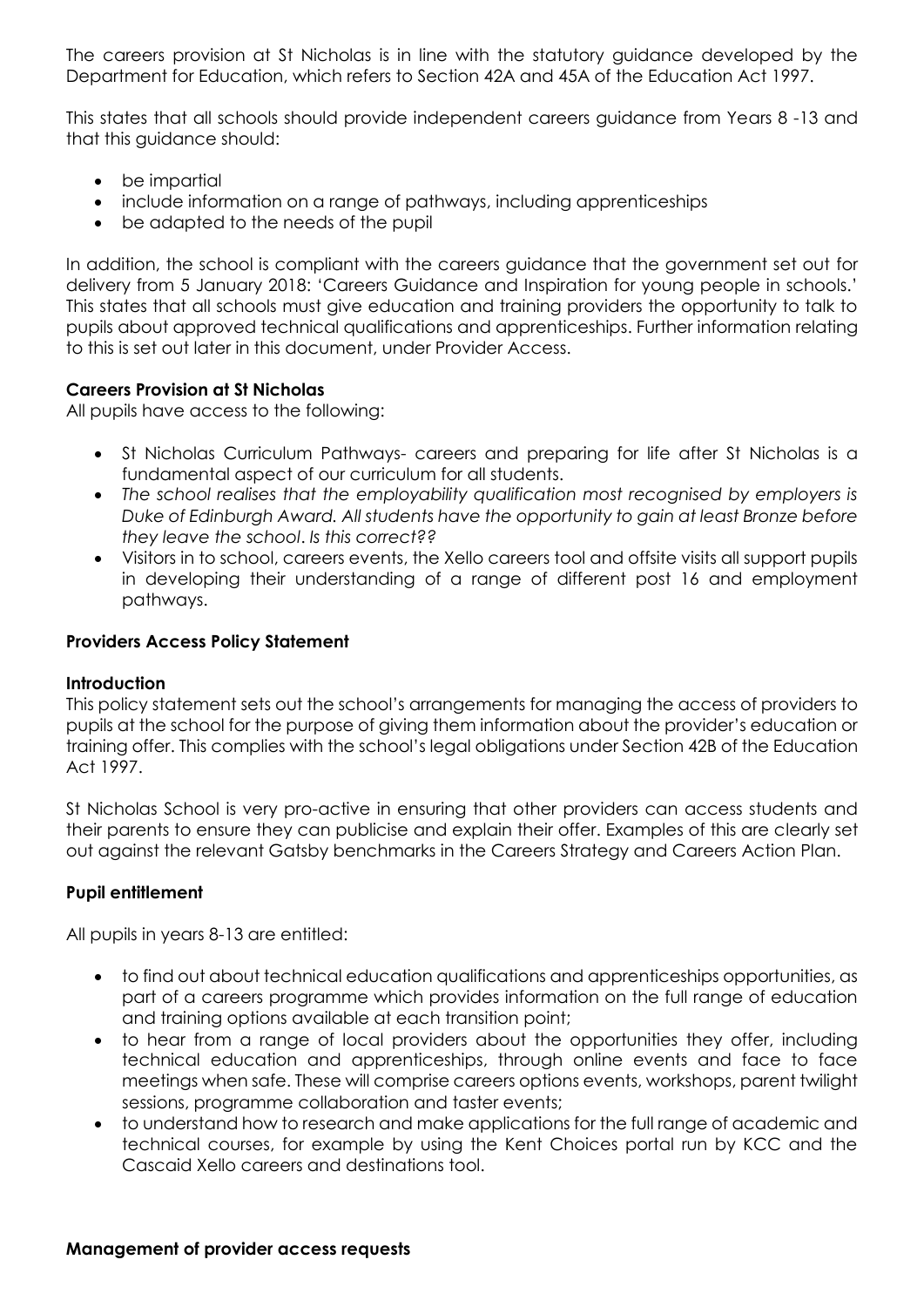# **Procedure**

All providers with an offer appropriate to our students are regularly invited into the school to meet our students and in some cases (for example Craftworks College) co-deliver programmes of study. Any provider wishing to request access can also contact Simon Bounds, Careers Lead.

### **Opportunities for access**

A number of events, integrated into the school careers programme, will offer providers an opportunity to come into school to speak to pupils and their parents/carers. This will take place on all the secondary and post 16 sites upon which our students are based, including both satellite sites.

#### **Premises and facilities**

The school will make the main halls, classrooms or meeting spaces available for discussions between the provider and pupils, as appropriate to the activity. The school will also make available AV and other specialist equipment to support provider presentations. This will be discussed and agreed in advance of the visit with the appropriate Lead Teacher. Students will be fully supported by teachers and learning support assistants so they gain the maximum benefit from any interaction with other providers and prospective employers.

Providers are welcome to leave a copy of their prospectus or other relevant course literature with the Careers Lead. This will be made available to pupils and families as appropriate and be freely available in the careers resource room.

#### **ENGAGEMENT MODEL**

The Engagement Model is embedded in all curriculum pathways. The assessment focuses on the 5 areas of engagement – Exploration, Realisation, anticipation, Initiation, Persistence. It is a statutory assessment for pupils who are working below the standard of the national curriculum assessments and not engaged in subject-specific study at key stage 1 (KS1) and key stage 2 (KS2). Engagement identifies and celebrates all pupils' progress, including linear and lateral progress, the consolidation and maintenance of knowledge, skills and concepts and the prevention or slowing of a decline in pupils' performance, whilst recognising that a minority of pupils may have a regressive condition.

The model combines a formative and summative assessment approach. It is used to assess pupils' progress and development regularly throughout the year. This enables a continuous cycle of 'assess, plan, do and review' to take place, and in line with the outcomes and targets set within their EHCP.

St Nicholas School appreciate that the principles of engagement are equally relevant to pupils of all ages.

Further information can be found within the SHINE curriculum document and at [https://assets.publishing.service.gov.uk/government/uploads/system/uploads/attachment\\_dat](https://assets.publishing.service.gov.uk/government/uploads/system/uploads/attachment_data/file/903458/Engagement_Model_Guidance_2020.pdf) [a/file/903458/Engagement\\_Model\\_Guidance\\_2020.pdf](https://assets.publishing.service.gov.uk/government/uploads/system/uploads/attachment_data/file/903458/Engagement_Model_Guidance_2020.pdf)

#### MONITORING AND REVIEW

This policy will be monitored on a yearly basis by the designated teacher to keep up to date with any adjustments to statutory legislation or curriculum and any changes will go via the Governing Body when necessary.

#### **EQUALITY, SAFEGUARDING AND EQUAL OPPORTUNITIES STATEMENT**

St Nicholas School, in all policies and procedures, will promote equality of opportunity for students and staff from all social, cultural and economic backgrounds and ensure freedom from discrimination on the basis of membership of any group, including gender, sexual orientation, family circumstances, ethnic or national origin, disability (physical or mental), religious or political beliefs.

#### **St Nicholas School aims to**: